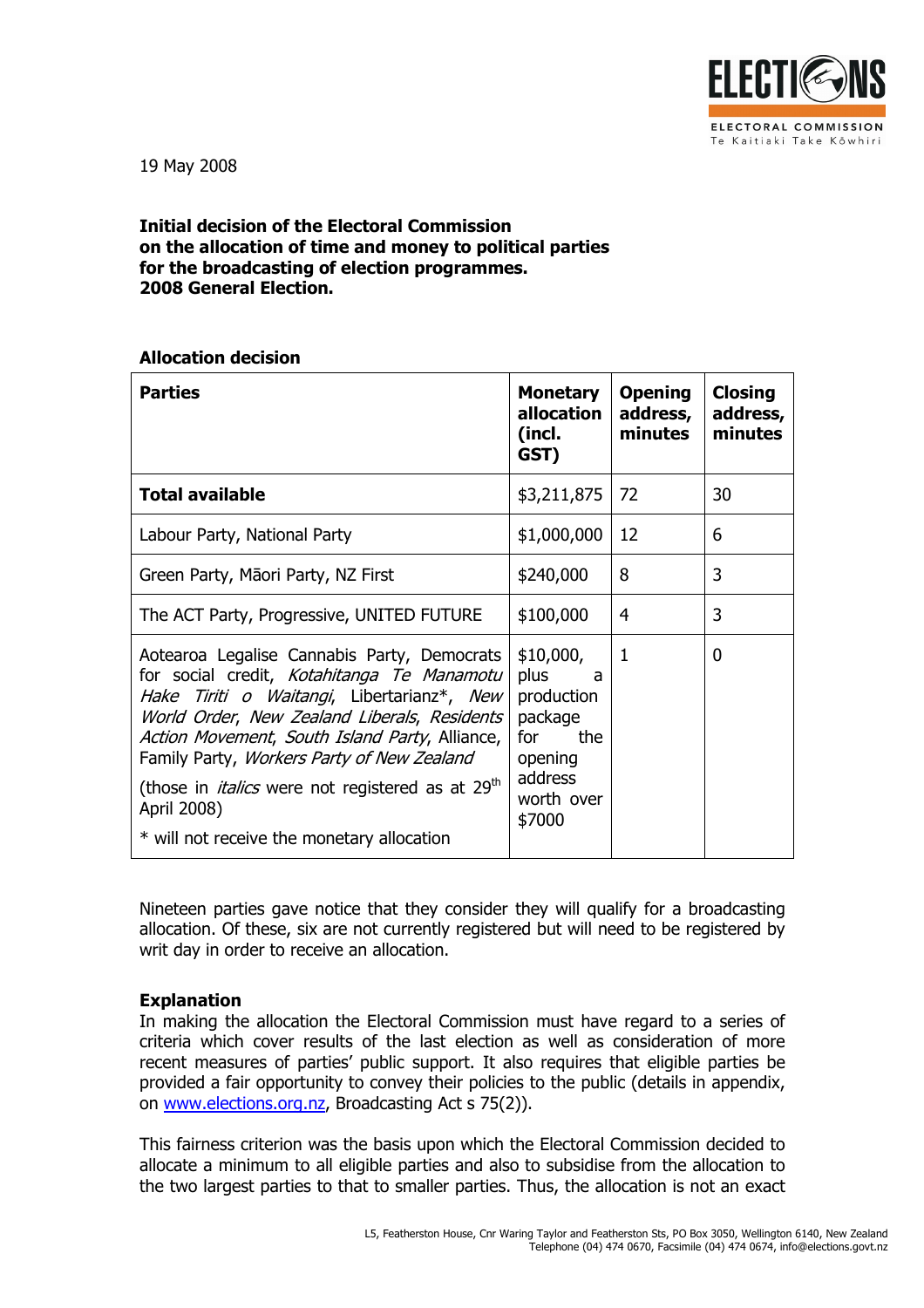arithmetic reflection of share of votes, seats, membership or support in opinion polls. As in previous years parties were grouped into groups, within which each party receives the same level of funding and time.

The three key criteria which measure current support for a party (number of votes at the last election, number of MPs at the dissolution of Parliament, and other indications of support) were used collectively when determining the groups for each allocation band. As opinion poll results are becoming less reliable as an indication of the views of the whole population, they were given a lesser weighting than has been the case in previous allocation decisions.

Labour Party and National Party are clearly ahead of all other parties in terms of votes in 2005, MPs, and polling results. The Commission saw no reason to treat the two parties differently and neither party sought a differential in its submission.

Green Party, Māori Party and NZ First are broadly similar in their number of MPs and votes in 2005. Green Party is polling ahead of the other two in terms of the party vote but not sufficiently to differentiate it from the other two parties.

The ACT Party, Progressive and UNITED FUTURE are broadly similar in their poll ratings, votes in 2005, and numbers of MPs. Differences were seen as insufficient to differentiate between the three parties in terms of allocation.

The non-parliamentary parties are clearly distinct from the parliamentary parties in terms of votes in 2005, number of MPs, and polling success. There was insufficient information to differentiate between the parties in relation to the criteria specified in the Broadcasting Act 1989. The Libertarianz stated in its written submission, and reiterated in its oral submission, that it would not spend any money that was allocated to them. Consequently the Libertarianz will not receive a monetary allocation but it will receive the minute for an opening address and access to the production package.

The minimum amount allocated reflects the cost of a basic radio advertising campaign for a month. Each party that has been allocated one minute for an opening address also has access to a production package that has been organised with TVNZ. The package will provide production that would otherwise cost over \$7000 for each party. This package was first offered in 2005 to ensure both the accessibility of TV to these smaller parties, in consideration of the 'fairness of access' criteria and a basic standard of professional production. All those involved in 2005 found the production package to be useful so it is being repeated. Details of the production package will be sent to the political parties concerned.

The two largest parties share \$2,000,000. The remaining money, minus that allocated to the non-parliamentary parties (including the cost of the production package) was split between the second and third groups in a ratio close to 2:1 to reflect the difference in indications of support, votes and MPs for the two groups.

All eligible parties were allocated some time for opening addresses, reflecting the fairness criteria. However only parliamentary parties were allocated time for closing addresses as the shorter time made available precluded a wider allocation.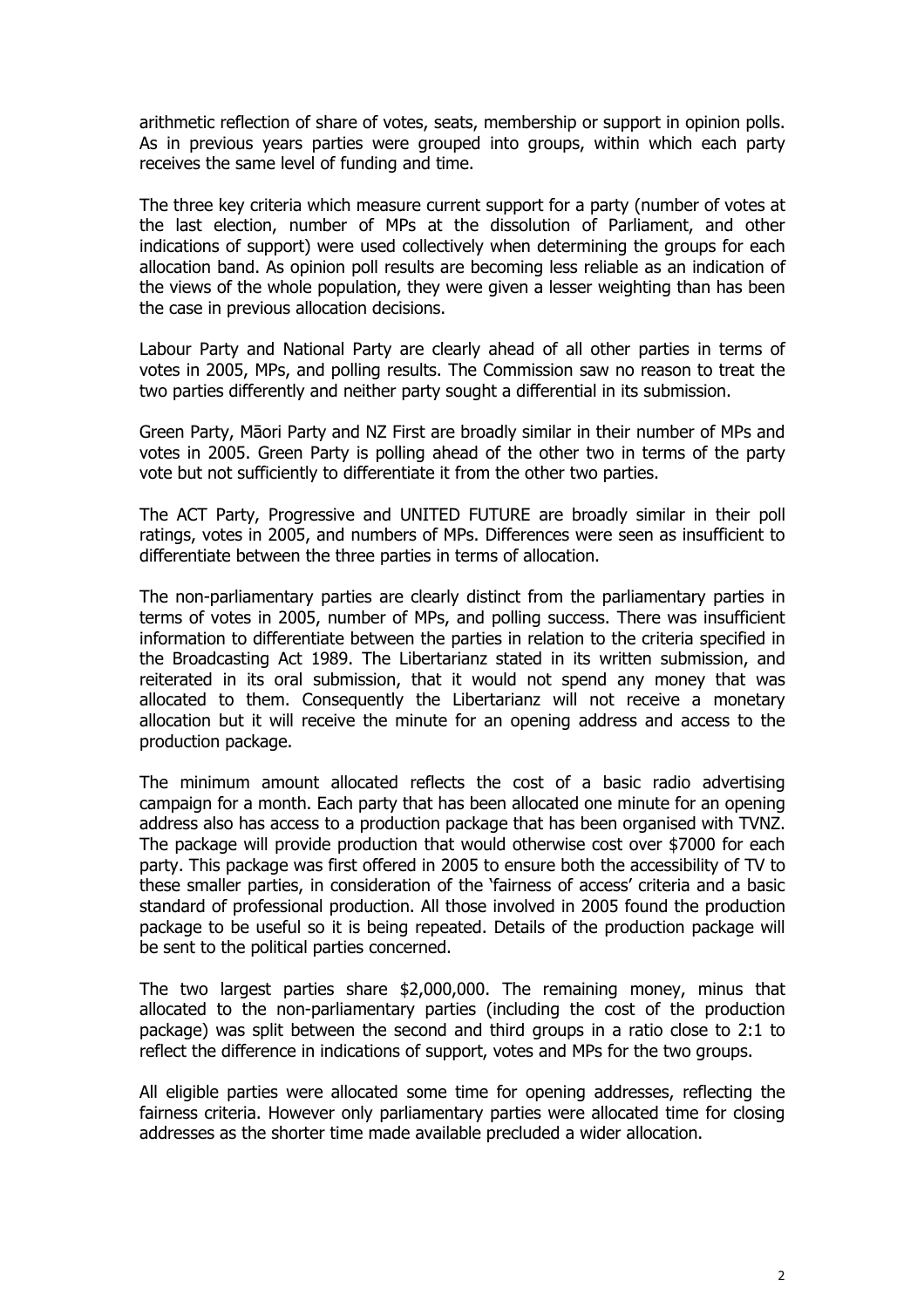The order of opening addresses is Labour Party, National Party, Green Party, NZ First, Māori Party, The ACT Party, UNITED FUTURE, Progressive, Libertarianz, Aotearoa Legalise Cannabis Party, New World Order, The Alliance, South Island Party, Family Party, Residents Action Movement, New Zealand Liberals, Workers Party of New Zealand, Democrats for social credit, Kotahitanga Te Manamotu Hake Tiriti o Waitangi.

This order was determined by following the groups used for time allocation and using double random selection within each group, except that in line with past practice the main government party has the first opening address and the main opposition party has the first closing address.

The order for closing addresses is the reverse within each group: National Party, Labour Party, Māori Party, NZ First, Green Party, Progressive, UNITED FUTURE, The ACT Party.

## **Conditions**

Only registered parties may enter into contractual commitments to use money, time and any production package that has been allocated to them in this decision.

For the parties that are being offered the production package, acceptance or otherwise of the production package will not have any impact on the allocation of time and money to that party.

Broadcasters have also made conditions, details of which have been supplied to the parties.

### Variation to the allocation

In specified circumstances the Electoral Commission can vary the allocations made without further consultation. Such circumstances include a party: not accepting an allocation, having its registration cancelled, making a significant change in its relationships with other parties, or failing to nominate a party list.

### **Commissioners**

The Electoral Commission members for the broadcasting allocation process were: Hon Andrew McGechan, President Chief Judge Joe Williams, Chief Judge of the Māori Land Court Ms Belinda Clark, Secretary for Justice Dr Helena Catt, Chief Executive

The decision was unanimous.

(In the past there have been two political representatives on the Electoral Commission when it makes decisions on the broadcasting allocation. The Electoral Amendment Act 2007 removed these members.)

Details of the allocation process, use of the allocation and process for payment of invoices can be found in the following appendix or on the Elections New Zealand website www.elections.org.nz under Electoral rules, parties.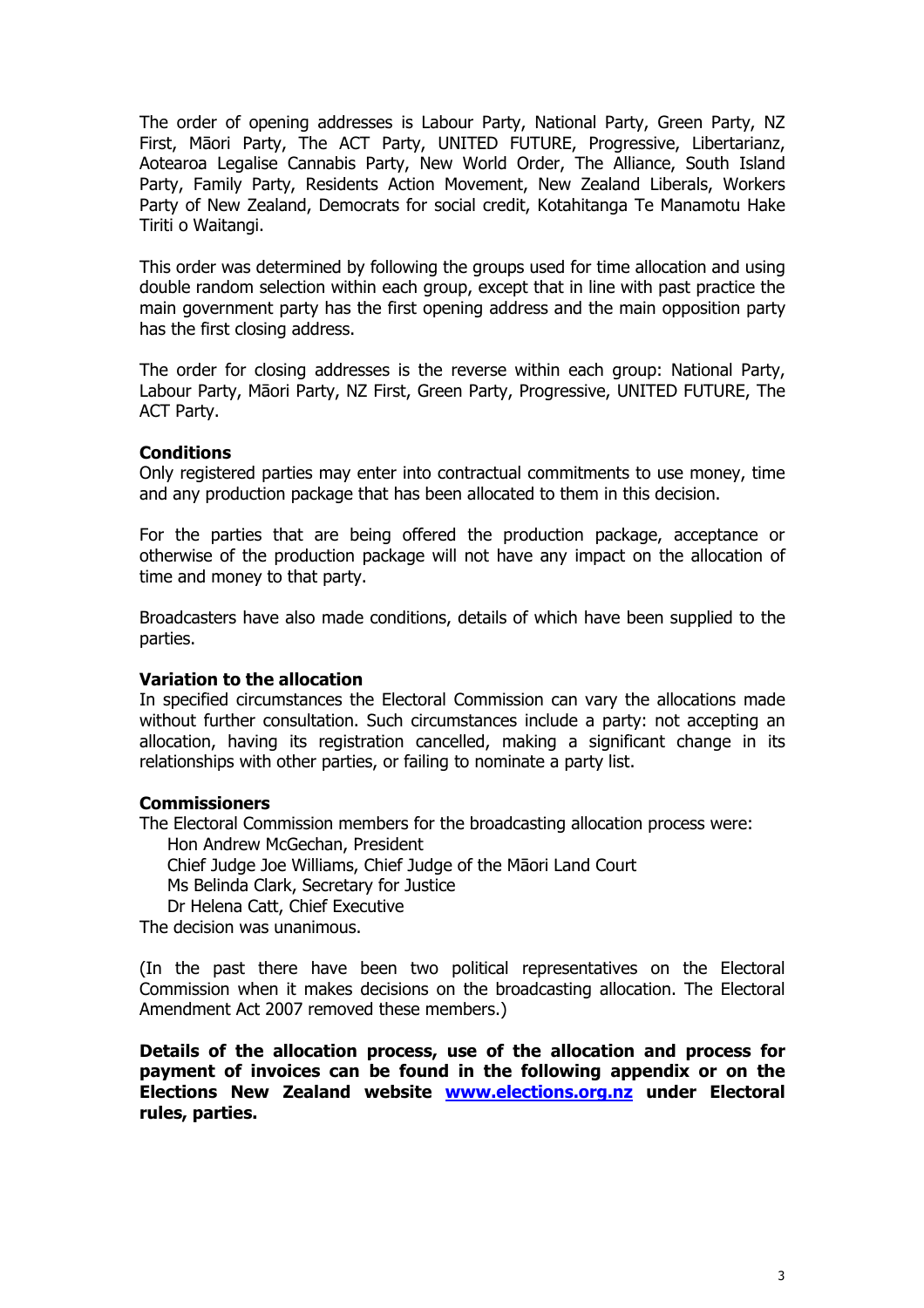# Appendix

The following is based on extracts from the information on www.elections.org.nz. This site contains more details on election broadcasting and the broadcasting allocation.

The number references at the end of some statements refer to the relevant sections of the Broadcasting Act 1989.

# What was the process of allocation in 2008?

1. The Electoral Commission invited political parties that consider themselves eligible for an allocation to give notice of this by  $19<sup>th</sup>$  March 2008. Eligibility depends on giving this notice and on being registered when Parliament is dissolved or expires ahead of the election. (section 75(1))

The invitation was placed in the New Zealand Gazette and in the main daily newspapers. In addition a letter with the invitation details was sent to the secretary of every registered political party and everyone who had made enquiries about registering a party in the preceding six months.

- 2. 19 parties replied to the notice saying that they considered that they were eligible for allocation.
- 3. Parties that had given the required notice were invited to make submissions on how the Electoral Commission should decide the allocations within the criteria outlined in the Broadcasting Act.
- 4. Television New Zealand and Radio New Zealand were asked by the Electoral Commission to tell it how much free time they will make available for broadcasting parties opening addresses and closing addresses. (sections 71, and 71A)
- 5. The Minister of Justice advised the Electoral Commission how much money would be available for allocation: \$2,855,000 (excl. GST).
- 6. Hearings were held for parties that wished to make oral submissions in support of their written ones. The hearings were on the  $28<sup>th</sup>$  and  $29<sup>th</sup>$  of April. At the time of the hearings copies of written submission were made available to the media and public. (sections 72, 75(2), and 76)
- 7. The Electoral Commission met on  $29<sup>th</sup>$  April 2008 to consider the criteria and the submissions.
- 8. Television New Zealand and Radio New Zealand had the opportunity to comment on the proposed allocation of free time before this was finalised. (section 75A)
- 9. The Electoral Commission decided its provisional allocation of both time and money on 19 May. A letter was sent on  $30<sup>th</sup>$  May to each political party that received an allocation and the allocation decision was announced to the media and made public on  $2^{nd}$  June. (sections 73 and 74A).
- 10. The Commission will meet immediately after nomination day to consider any adjustments necessary and will then notify parties, the media and the public of any changes made.